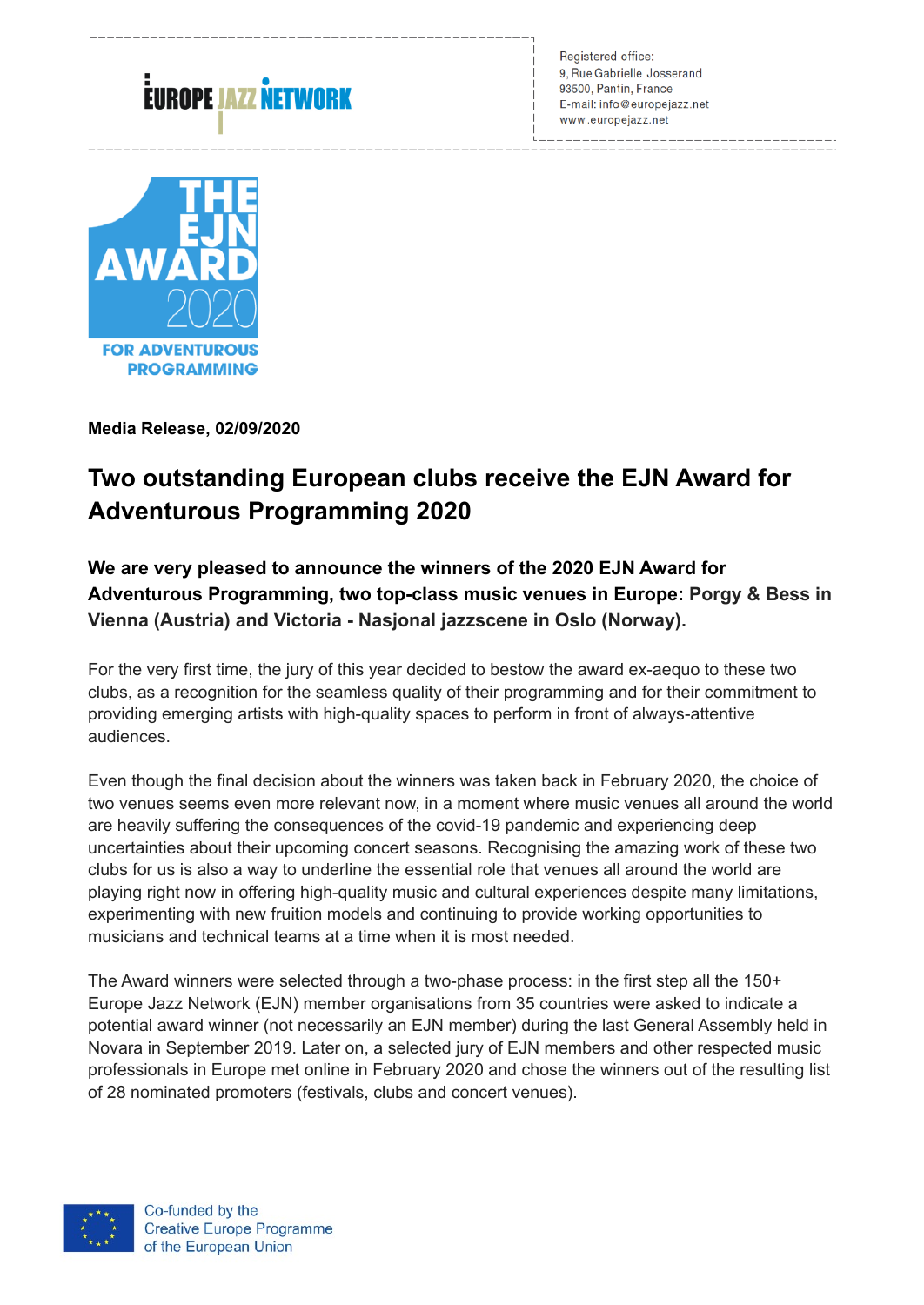

Registered office: 9, Rue Gabrielle Josserand 93500, Pantin, France E-mail: info@europeiazz.net www.europejazz.net

## **Comment from the jury of the 2020 EJN Award for Adventurous Programming**

*"The 2020 EJN Award for Adventurous Programming has been unanimously assigned to two iconic European jazz clubs: Porgy & Bess in Vienna (Austria) and Victoria-Nasjonal jazzscene in Oslo (Norway). Both venues offer high quality working conditions for the musicians performing and adventurous and thrilling programming for their audiences. The jury has decided to give the EJN Award to both clubs because it's not possible for the jury to state that one of these great ambassadors of creative music is better than the other. Victoria, Nasjonal jazzscene and Porgy & Bess are institutions that are exploring and developing the jazz genre through strong artistic equality and musical diversity. Congratulations for this well-deserved international recognition!"*

The 2020 Jury was composed by: Rosa Galbany (Taller de Músics/Jazz I Am, Spain), Karolina Juzwa (Wytwórnia Foundation/Intl Jazz Platform, Poland), Soweto Kinch (Artist and Radio Presenter, UK), Øyvind S. Larsen (Oslo Jazzfestival, Norway) & Edin Zubčević (JazzFest Sarajevo, Bosnia & Herzegovina, previous EJN Award Winner)

The EJN Award 2020 for Adventurous Programming will be celebrated during the 2020 Europe Jazz Network General Assembly, that this year will take place on September 10th fully online because of the covid-19 pandemic, and if the conditions will allow it during public ceremonies held at the two jazz clubs during the 2020 autumn and winter seasons.

#### **Comment from Christoph Huber, Artistic Director of Porgy & Bess:**

*"Getting an award is always good, getting an international award is even better. Getting an award from the Europe Jazz Network is the best! Thank you very much for this recognition."*

#### **Comment from Jan Ole Otnæs, Managing Director of Victoria - Nasjonal jazzscene**

*"We are happy and proud that Nasjonal jazzscene – Victoria has been chosen by the members of EJN as winners of this important award. It is an honor to share it with Porgy & Bess!"*

#### **About Porgy & Bess - Jazz & Music Club, Vienna**

The non-profit organisation Porgy & Bess defines itself as a Jazz & Music Club with a pluralistic and multifaceted programme. It serves as a site for musical encounters, interaction and confrontation both for artists and audience. The main focus lies on the implementation of a structure that takes into consideration Austria's (jazz) scene's wide range of ways to articulate itself as well as new development perspectives, such as collaborations with international guest musicians. Moreover, a club that serves as a meeting point for the creative local scene offers the possibility to exchange experience while transcending stylistic and aesthetic boundaries – a testing ground for different projects that do not need to present "ultimate statements", a place for constant labouring and development. A basic intention of Porgy & Bess is to encourage cooperations between local musicians with different artistic backgrounds in order to prevent "musical ghettoisation".

In the past decades Europe's jazz scene has managed to definitely establish itself as an independent and innovative force in jazz. Defining itself as a European jazz club, it is understood that P&B presents creative European contemporary music. Cooperations with our partners in the

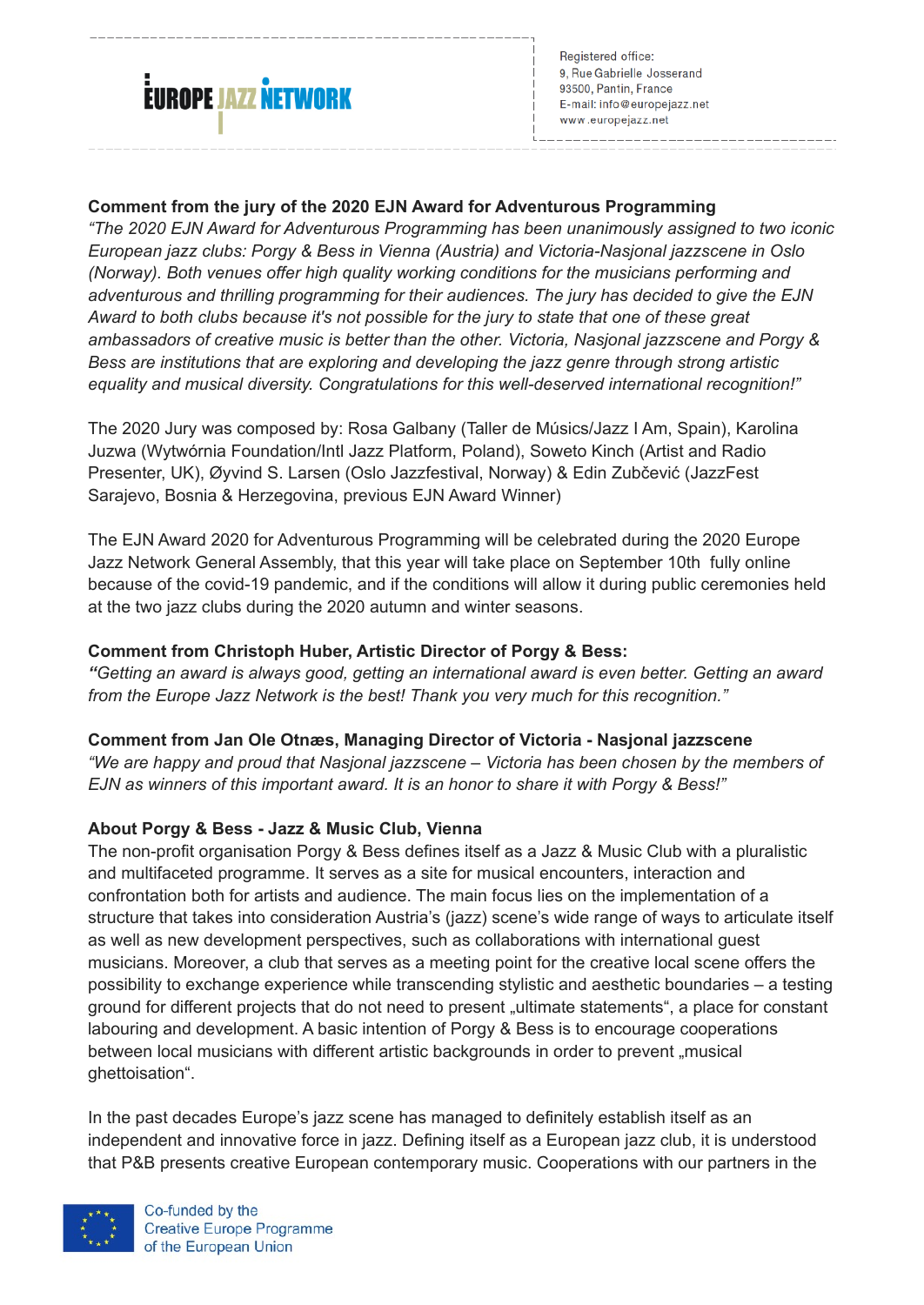

Registered office: 9, Rue Gabrielle Josserand 93500, Pantin, France E-mail: info@europeiazz.net www.europejazz.net

European club scene (Moods/Zurich, Stadtgarten/Cologne, Unterfahrt/Munich, AMR/Geneva, Bimhuis/Amsterdam ...) and the international festival scene (Le Mans, Moers, Berlin ...) highlight different categories of concepts of improvised music from other countries. Especially close contacts with promoters and musicians from the former Eastern bloc (Slovakia, Czech Republic, Hungary, Poland, Bulgaria, Romania, Lithuania, Russia, Estonia, Serbia, Montenegro, Croatia, Albania, ...) lead to international cultural exchanges (see also festival series "Step across the border").

Historically, jazz is defined as Afro-American music, and still the "motherland of jazz" continues to provide innovational impulses – two good reasons for us to present renowned American solo artists as well as the "next generation" of jazz.

Porgy & Bess' website: [http://www.porgy.at](http://www.porgy.at/)

#### **About Victoria - Nasjonal Jazzscene, Oslo**

Nasjonal jazzscene has been serving high quality concerts for a jazz hungry audience in Oslo for 12 years now. Situated in the city centre, the club Victoria is a former cinema with a 300 people capacity. Re-furnished and fine-tuned for semi-acoustic music, it is now home to 4-5 jazz concerts a week. The club ambition is to be an important promoter for the Norwegian jazz community and one of the leading jazz venues in Europe. Nasjonal jazzscene presents both emerging artists and international household names, often in cooperation with other European and Norwegian clubs. They aim to present jazz at the very highest level, with a musical profile that is modern-leaning and exploring, with a keen eye to tradition.

In addition, Nasjonal jazzscene has for a few years now commissioned new music from exciting Norwegian jazz artists. They premiere the concerts at Victoria and follow up with a tour of the project in both large and small jazz clubs around the country. In January this year, for the first time one of the commissions toured internationally. The amazing guitarist Stian Westerhus visited Vienna, Sarajevo, Ljubljana, Munich, Ghent and Cologne with his trio.

Victoria - Nasjonal Jazzscene's website:<https://nasjonaljazzscene.no/>

#### **About the EJN Award for Adventurous Programming**

Each year, since 2012, EJN the Europe-wide association of promoters, presenters and organisations who specialise in creative music, contemporary jazz and improvised music, awards an European promoter who exemplifies the values of EJN and skilfully succeeds to create visionary and fascinating musical programmes for the audience.

Previous winners of the EJN Award for Adventurous Programming have been: JazzFest Sarajevo in Bosnia & Herzegovina (2019), Jazz Festival Ljubljana in Slovenia (2018), Tampere Jazz Happening in Finland (2017), Manchester Jazz Festival in the UK (2016), Moers Festival in Germany (2015), Jazz em Agosto in Portugal (2014), Bimhuis in the Netherlands (2013) and 12 Points Festival in Ireland (2012).